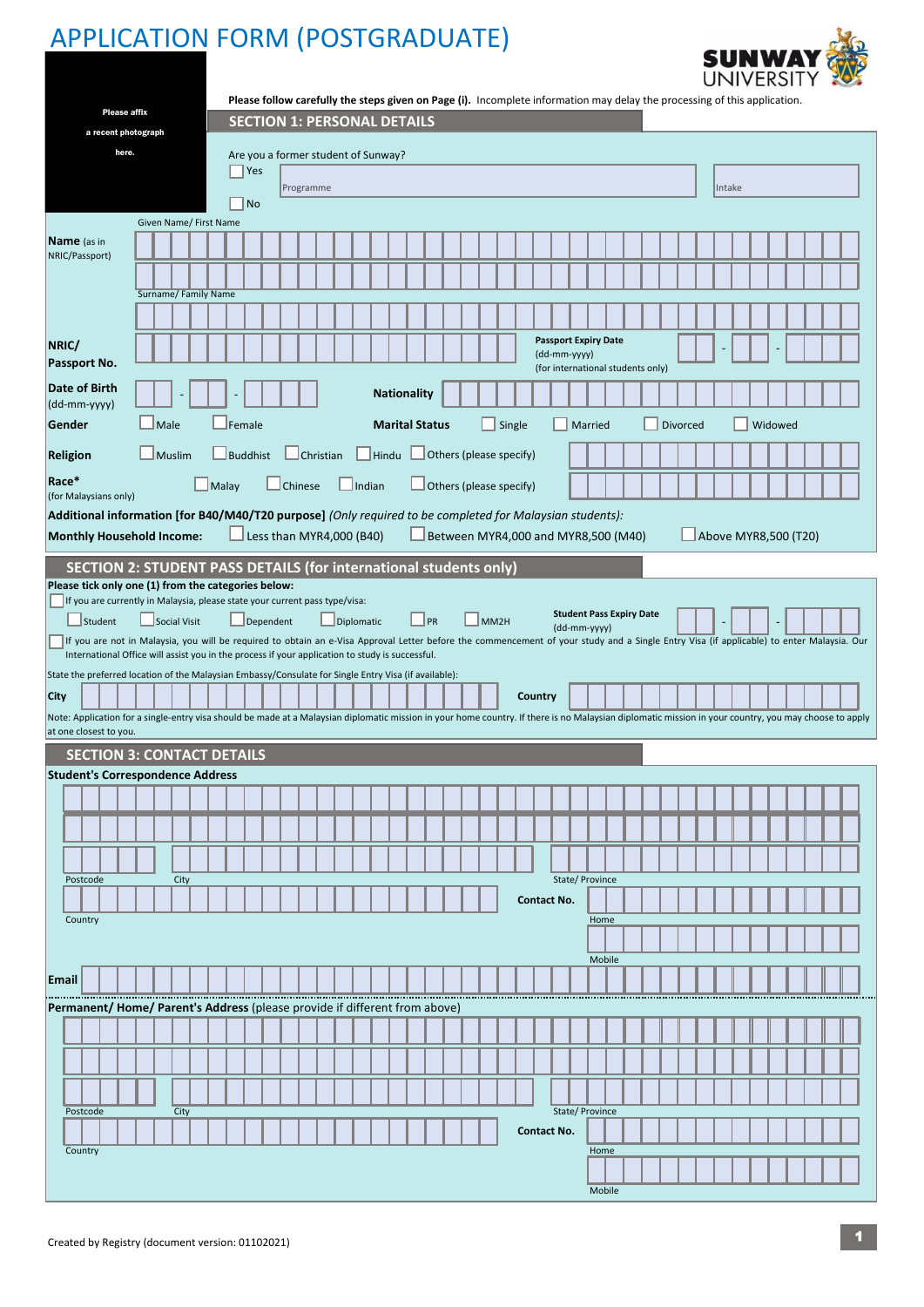|                                   | <b>SECTION 4: EMERGENCY CONTACT DETAILS</b>                                                                                                                                                                                                                                                                                        |
|-----------------------------------|------------------------------------------------------------------------------------------------------------------------------------------------------------------------------------------------------------------------------------------------------------------------------------------------------------------------------------|
| <b>Contact Person</b>             |                                                                                                                                                                                                                                                                                                                                    |
|                                   | Name                                                                                                                                                                                                                                                                                                                               |
| Contact No.                       | Relationship<br>(e.g. FATHER, MOTHER, UNCLE, AUNT, SPOUSE<br>Mobile                                                                                                                                                                                                                                                                |
| Email                             | etr 1                                                                                                                                                                                                                                                                                                                              |
|                                   | <b>SECTION 5: STUDENTS WITH SPECIAL CONDITIONS</b>                                                                                                                                                                                                                                                                                 |
|                                   | Do you require special support throughout your studies due to disability, impairment, mental health condition, or long-term medical condition?<br>Yes<br>No                                                                                                                                                                        |
|                                   | If yes, Sunway University may require further information from a relevant health professional or medical documents to guide our admission decision and to determine what<br>adjustments or additional support may be needed if admitted. The Student Welfare Unit may work with you to determine how such support can be arranged. |
|                                   | Please provide the nature of your disability (*please select all that apply):                                                                                                                                                                                                                                                      |
|                                   | A specific learning disabilities such as dyslexia, dyspraxia, dysgraphia, dyscalculia etc.                                                                                                                                                                                                                                         |
| Autism Spectrum Disorder          |                                                                                                                                                                                                                                                                                                                                    |
|                                   | Attention-Deficit Hyperactivity Disorder (ADHD)<br>A longstanding illness or health condition such as epilepsy, diabetes, Crohn's disease, or asthma etc.                                                                                                                                                                          |
|                                   | A long-term/ ongoing mental health condition, such as bipolar disorder, obsessive compulsive disorder, an eating disorder, depression, an anxiety disorder, or                                                                                                                                                                     |
| schizophrenia                     |                                                                                                                                                                                                                                                                                                                                    |
|                                   | A physical impairment or mobility issues, such as difficulty using arms or hands, or requiring use of a wheel chair, crutches or other mobility aid, Cerebral Palsy, etc.                                                                                                                                                          |
|                                   | Deaf or a serious hearing impairment<br>Blind or a serious visual impairment uncorrected by glasses                                                                                                                                                                                                                                |
| Speech and Language impairment    |                                                                                                                                                                                                                                                                                                                                    |
|                                   | A disability, impairment or medical condition that is not listed, please specify :                                                                                                                                                                                                                                                 |
|                                   |                                                                                                                                                                                                                                                                                                                                    |
|                                   | <b>SECTION 6: PROGRAMME DETAILS</b>                                                                                                                                                                                                                                                                                                |
|                                   | Please allow processing duration of between 4 - 6 weeks.                                                                                                                                                                                                                                                                           |
|                                   | Please specify intake for admission and indicate the programme of choice in the appropriate box provided below:                                                                                                                                                                                                                    |
| <b>Intake</b> (mm-yyyy)           | Full-time<br>Part-time<br><b>Study Mode</b>                                                                                                                                                                                                                                                                                        |
| <b>Programme</b> (please specify) |                                                                                                                                                                                                                                                                                                                                    |
|                                   |                                                                                                                                                                                                                                                                                                                                    |
|                                   |                                                                                                                                                                                                                                                                                                                                    |
|                                   | <b>Category</b> (please tick only one (1) from the categories shown below):                                                                                                                                                                                                                                                        |
|                                   | Doctorate/Master's Programme by Research. Kindly submit together with this application:<br>1. A statement of research interest, which includes:                                                                                                                                                                                    |
| - Working Title;                  |                                                                                                                                                                                                                                                                                                                                    |
|                                   | - Nature of the research that interests you and why; and                                                                                                                                                                                                                                                                           |
|                                   | - References to anything you have read relevant to this research area.<br>Word count: Maximum 1,000 words                                                                                                                                                                                                                          |
|                                   | Please note that if accepted for admission, your precise area of research will be determined to fit with the research activities of your                                                                                                                                                                                           |
|                                   | department/centre and assigned supervisors, taking into account your expressed research interests.                                                                                                                                                                                                                                 |
|                                   | 2. A copy of your CV (please refer to Section 10 of this form)<br>Master's or other programmes by Coursework/Mixed Mode. Kindly submit together with this application:                                                                                                                                                             |
|                                   | 1. A copy of your CV (please refer to Section 10 of this form); and                                                                                                                                                                                                                                                                |
|                                   | 2. A portfolio of creative works (applicants aiming to produce creative outputs ONLY)                                                                                                                                                                                                                                              |
|                                   | <b>Proposed Supervisor (optional):</b>                                                                                                                                                                                                                                                                                             |
|                                   | - Have you been in touch with any potential supervisor?<br>- If yes and if you know the name of the supervisor, please indicate the name below:                                                                                                                                                                                    |
| Name                              |                                                                                                                                                                                                                                                                                                                                    |
|                                   |                                                                                                                                                                                                                                                                                                                                    |
|                                   | <b>SECTION 7: FUNDING/ SCHOLARSHIP</b>                                                                                                                                                                                                                                                                                             |
|                                   | How will your programme be financed?                                                                                                                                                                                                                                                                                               |
| Self                              |                                                                                                                                                                                                                                                                                                                                    |
|                                   | Organisation/ Government sponsored. If sponsored, name of the external organisation:                                                                                                                                                                                                                                               |
|                                   |                                                                                                                                                                                                                                                                                                                                    |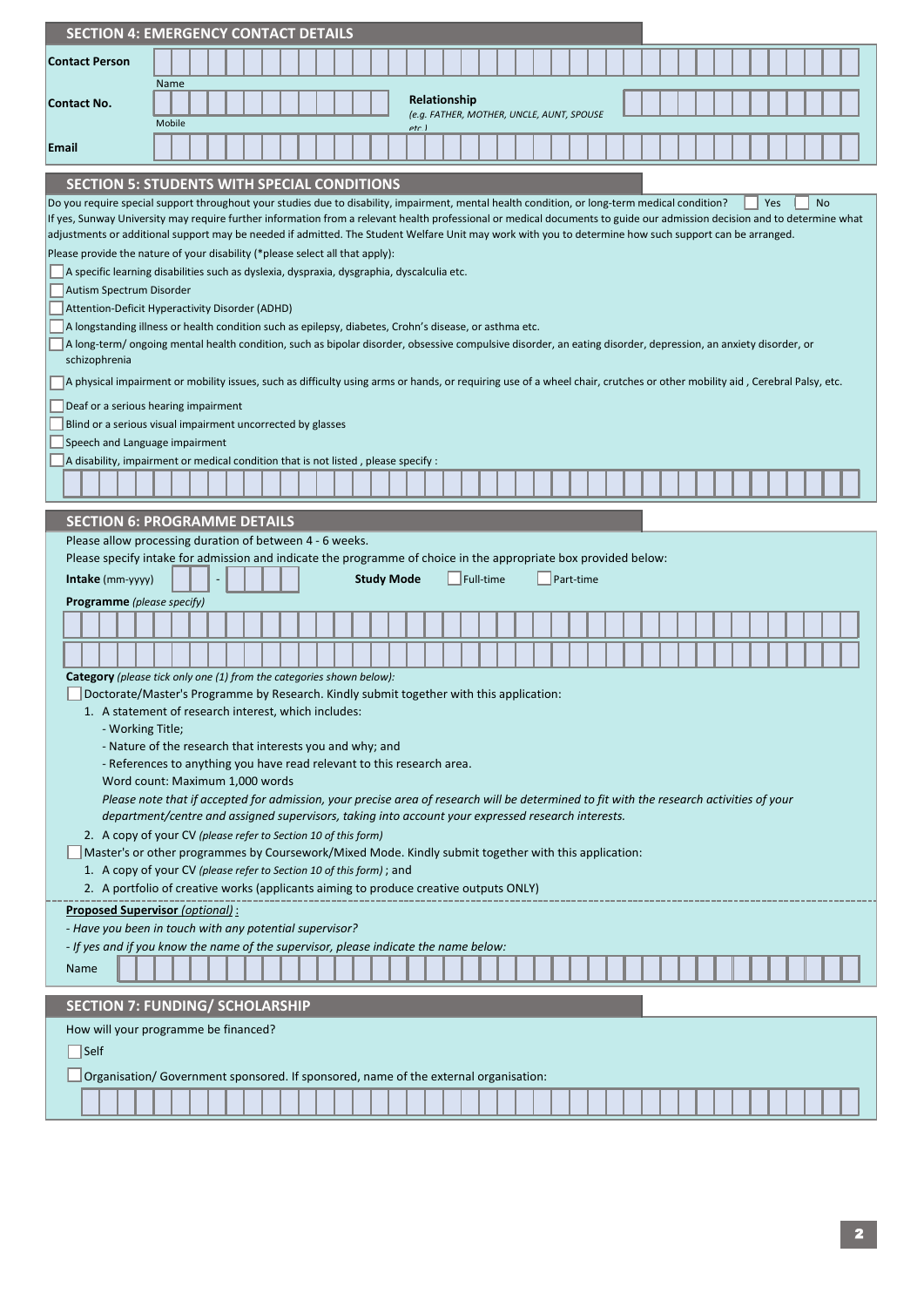|       |              | <b>SECTION 8: ACADEMIC QUALIFICATIONS</b>                                                                                                                                                                                                                                                                                                     |        |                         |  |  |                            |  |  |  |                               |  |  |  |                 |                     |                      |  |         |                    |  |                            |  |
|-------|--------------|-----------------------------------------------------------------------------------------------------------------------------------------------------------------------------------------------------------------------------------------------------------------------------------------------------------------------------------------------|--------|-------------------------|--|--|----------------------------|--|--|--|-------------------------------|--|--|--|-----------------|---------------------|----------------------|--|---------|--------------------|--|----------------------------|--|
|       | From         | Period of Study<br>To                                                                                                                                                                                                                                                                                                                         |        | Full-time/<br>Part-time |  |  | <b>Name of Institution</b> |  |  |  | <b>Qualification Obtained</b> |  |  |  | Year<br>Awarded |                     | Class/CGPA/<br>Grade |  | Country |                    |  | Language of<br>Instruction |  |
|       |              |                                                                                                                                                                                                                                                                                                                                               |        |                         |  |  |                            |  |  |  |                               |  |  |  |                 |                     |                      |  |         |                    |  |                            |  |
|       |              |                                                                                                                                                                                                                                                                                                                                               |        |                         |  |  |                            |  |  |  |                               |  |  |  |                 |                     |                      |  |         |                    |  |                            |  |
|       |              |                                                                                                                                                                                                                                                                                                                                               |        |                         |  |  |                            |  |  |  |                               |  |  |  |                 |                     |                      |  |         |                    |  |                            |  |
|       |              |                                                                                                                                                                                                                                                                                                                                               |        |                         |  |  |                            |  |  |  |                               |  |  |  |                 |                     |                      |  |         |                    |  |                            |  |
|       |              |                                                                                                                                                                                                                                                                                                                                               |        |                         |  |  |                            |  |  |  |                               |  |  |  |                 |                     |                      |  |         |                    |  |                            |  |
|       |              |                                                                                                                                                                                                                                                                                                                                               |        |                         |  |  |                            |  |  |  |                               |  |  |  |                 |                     |                      |  |         |                    |  |                            |  |
|       |              | For applicants whose native language is NOT English and whose undergraduate study was NOT conducted in English, it will be necessary to demonstrate the required level of English proficiency.                                                                                                                                                |        |                         |  |  |                            |  |  |  |                               |  |  |  |                 |                     |                      |  |         |                    |  |                            |  |
|       |              | Please refer to the requirements of your selected programme.                                                                                                                                                                                                                                                                                  |        |                         |  |  |                            |  |  |  |                               |  |  |  |                 |                     |                      |  |         |                    |  |                            |  |
|       |              | <b>SECTION 9: ENGLISH LANGUAGE QUALIFICATIONS</b>                                                                                                                                                                                                                                                                                             |        |                         |  |  |                            |  |  |  |                               |  |  |  |                 |                     |                      |  |         |                    |  |                            |  |
|       |              | Please provide highest achievement:                                                                                                                                                                                                                                                                                                           |        |                         |  |  |                            |  |  |  |                               |  |  |  |                 |                     |                      |  |         |                    |  |                            |  |
|       |              | <b>English Qualification</b>                                                                                                                                                                                                                                                                                                                  |        |                         |  |  |                            |  |  |  |                               |  |  |  |                 | <b>Year Awarded</b> |                      |  |         | Grade/ Score/ Band |  |                            |  |
|       | <b>TOEFL</b> |                                                                                                                                                                                                                                                                                                                                               |        |                         |  |  |                            |  |  |  |                               |  |  |  |                 |                     |                      |  |         |                    |  |                            |  |
|       | <b>IELTS</b> |                                                                                                                                                                                                                                                                                                                                               |        |                         |  |  |                            |  |  |  |                               |  |  |  |                 |                     |                      |  |         |                    |  |                            |  |
|       | <b>MUET</b>  |                                                                                                                                                                                                                                                                                                                                               |        |                         |  |  |                            |  |  |  |                               |  |  |  |                 |                     |                      |  |         |                    |  |                            |  |
|       |              | 1119 English Language<br>SPM/O-level English Language                                                                                                                                                                                                                                                                                         |        |                         |  |  |                            |  |  |  |                               |  |  |  |                 |                     |                      |  |         |                    |  |                            |  |
|       |              | Others (please specify):                                                                                                                                                                                                                                                                                                                      |        |                         |  |  |                            |  |  |  |                               |  |  |  |                 |                     |                      |  |         |                    |  |                            |  |
|       |              |                                                                                                                                                                                                                                                                                                                                               |        |                         |  |  |                            |  |  |  |                               |  |  |  |                 |                     |                      |  |         |                    |  |                            |  |
|       |              | <b>SECTION 10: CURRICULUM VITAE (CV)</b>                                                                                                                                                                                                                                                                                                      |        |                         |  |  |                            |  |  |  |                               |  |  |  |                 |                     |                      |  |         |                    |  |                            |  |
|       |              | Please submit your CV with the below information:                                                                                                                                                                                                                                                                                             |        |                         |  |  |                            |  |  |  |                               |  |  |  |                 |                     |                      |  |         |                    |  |                            |  |
|       |              | 1. Full name (as per NRIC/Passport)<br>2. Work Experience (if any)                                                                                                                                                                                                                                                                            |        |                         |  |  |                            |  |  |  |                               |  |  |  |                 |                     |                      |  |         |                    |  |                            |  |
|       | 3.           | Professional Body Membership (if any)                                                                                                                                                                                                                                                                                                         |        |                         |  |  |                            |  |  |  |                               |  |  |  |                 |                     |                      |  |         |                    |  |                            |  |
|       |              | 4. Awards (if any)                                                                                                                                                                                                                                                                                                                            |        |                         |  |  |                            |  |  |  |                               |  |  |  |                 |                     |                      |  |         |                    |  |                            |  |
|       |              | 5. Specific Training (if any)                                                                                                                                                                                                                                                                                                                 |        |                         |  |  |                            |  |  |  |                               |  |  |  |                 |                     |                      |  |         |                    |  |                            |  |
|       |              | 6. Additional information (if any)<br>a. A link to your website or portfolio – it could be a research creation or links to your work which will be useful as an admission reference to your                                                                                                                                                   |        |                         |  |  |                            |  |  |  |                               |  |  |  |                 |                     |                      |  |         |                    |  |                            |  |
|       |              | application                                                                                                                                                                                                                                                                                                                                   |        |                         |  |  |                            |  |  |  |                               |  |  |  |                 |                     |                      |  |         |                    |  |                            |  |
|       |              | b. List any publication(s) you may have; or public exhibitions you may have participated in                                                                                                                                                                                                                                                   |        |                         |  |  |                            |  |  |  |                               |  |  |  |                 |                     |                      |  |         |                    |  |                            |  |
|       |              | c. List the different languages you can speak and/or write                                                                                                                                                                                                                                                                                    |        |                         |  |  |                            |  |  |  |                               |  |  |  |                 |                     |                      |  |         |                    |  |                            |  |
|       |              | <b>SECTION 11: REFEREE</b>                                                                                                                                                                                                                                                                                                                    |        |                         |  |  |                            |  |  |  |                               |  |  |  |                 |                     |                      |  |         |                    |  |                            |  |
| Name  |              |                                                                                                                                                                                                                                                                                                                                               |        |                         |  |  |                            |  |  |  |                               |  |  |  |                 |                     |                      |  |         |                    |  |                            |  |
|       | Contact No.  |                                                                                                                                                                                                                                                                                                                                               |        |                         |  |  |                            |  |  |  |                               |  |  |  |                 |                     |                      |  |         |                    |  |                            |  |
|       |              |                                                                                                                                                                                                                                                                                                                                               | Mobile |                         |  |  |                            |  |  |  |                               |  |  |  |                 |                     |                      |  |         |                    |  |                            |  |
| Email |              |                                                                                                                                                                                                                                                                                                                                               |        |                         |  |  |                            |  |  |  |                               |  |  |  |                 |                     |                      |  |         |                    |  |                            |  |
|       |              |                                                                                                                                                                                                                                                                                                                                               |        |                         |  |  |                            |  |  |  |                               |  |  |  |                 |                     |                      |  |         |                    |  |                            |  |
|       |              | <b>SECTION 12: TERMS AND CONDITIONS FOR ADMISSION</b>                                                                                                                                                                                                                                                                                         |        |                         |  |  |                            |  |  |  |                               |  |  |  |                 |                     |                      |  |         |                    |  |                            |  |
|       | Important    |                                                                                                                                                                                                                                                                                                                                               |        |                         |  |  |                            |  |  |  |                               |  |  |  |                 |                     |                      |  |         |                    |  |                            |  |
|       |              | Students are advised to read carefully and understand fully the terms and conditions set out in Section 12 before proceeding to the next section of this application form.<br>1. A student is considered fully enrolled upon subject enrolment and payment of fees due in the semester (including deposits).                                  |        |                         |  |  |                            |  |  |  |                               |  |  |  |                 |                     |                      |  |         |                    |  |                            |  |
|       |              | 2. Fees payable are shown in the programme fee structure. Please note that Sunway University reserves the right to review and revise fees annually. The fees indicated in                                                                                                                                                                     |        |                         |  |  |                            |  |  |  |                               |  |  |  |                 |                     |                      |  |         |                    |  |                            |  |
|       |              | the programme fee structure may not be applicable in the subsequent semesters (except the total tuition fee payable).<br>3. Fees due in the semester must be paid in advance in the first semester and before the first day of class in the subsequent semesters. Failure to pay fees on time may                                             |        |                         |  |  |                            |  |  |  |                               |  |  |  |                 |                     |                      |  |         |                    |  |                            |  |
|       |              | result in the student being barred from classes, examinations and access to campus facilities.                                                                                                                                                                                                                                                |        |                         |  |  |                            |  |  |  |                               |  |  |  |                 |                     |                      |  |         |                    |  |                            |  |
|       |              | 4. Enrolment and General fees are NOT refundable.<br>5. The proportion of tuition fee refund, upon official withdrawal, is shown below:                                                                                                                                                                                                       |        |                         |  |  |                            |  |  |  |                               |  |  |  |                 |                     |                      |  |         |                    |  |                            |  |
|       |              | ■ 75% refund (by the 5th working day from the commencement of semester)                                                                                                                                                                                                                                                                       |        |                         |  |  |                            |  |  |  |                               |  |  |  |                 |                     |                      |  |         |                    |  |                            |  |
|       |              | ■ 50% refund (by the 6th – 8th working day from the commencement of semester)<br>■ No refund (after the 8th working day from the commencement of semester)                                                                                                                                                                                    |        |                         |  |  |                            |  |  |  |                               |  |  |  |                 |                     |                      |  |         |                    |  |                            |  |
|       |              | 6. Fees paid are normally not transferrable except under the circumstances stated below and provided that a written request (accompanied by official<br>supporting documents) for such transfer of fees has been submitted to the Head of School or Director of Programme.                                                                    |        |                         |  |  |                            |  |  |  |                               |  |  |  |                 |                     |                      |  |         |                    |  |                            |  |
|       |              | " Transfer due to a call for National Service.<br>" Transfer due to medical reasons.                                                                                                                                                                                                                                                          |        |                         |  |  |                            |  |  |  |                               |  |  |  |                 |                     |                      |  |         |                    |  |                            |  |
|       |              | 7. The refundable/transferrable amount of fees or deposits is determined by Paragraphs 5 and 6, and after the deductions made against any fees or payments due and<br>owing to Sunway University.                                                                                                                                             |        |                         |  |  |                            |  |  |  |                               |  |  |  |                 |                     |                      |  |         |                    |  |                            |  |
|       |              | 8. In the event that a student is expelled/suspended or discontinues the programme due to misconduct, all fees paid are not refundable.                                                                                                                                                                                                       |        |                         |  |  |                            |  |  |  |                               |  |  |  |                 |                     |                      |  |         |                    |  |                            |  |
|       |              | 9. Application by an International Student is subject to the timely approvals of the Malaysian Ministry of Education and Immigration Department.                                                                                                                                                                                              |        |                         |  |  |                            |  |  |  |                               |  |  |  |                 |                     |                      |  |         |                    |  |                            |  |
|       |              | 10. A student on conditional offer whose actual results do not meet the entry requirements of the programme is eligible for a prorated refund of the tuition fees paid.<br>11. The details regarding any special condition is declared in Section 5 of this form. In this circumstance, the available facilities are understood and accepted. |        |                         |  |  |                            |  |  |  |                               |  |  |  |                 |                     |                      |  |         |                    |  |                            |  |
|       |              | 12. The University will provide appropriate certificates for all students who have successfully completed an academic programme. Endorsement or acceptance of                                                                                                                                                                                 |        |                         |  |  |                            |  |  |  |                               |  |  |  |                 |                     |                      |  |         |                    |  |                            |  |
|       |              | certificates are subject to third parties' discretion.<br>13. The University reserves the right to vary programme content as well as the locations and modes of academic delivery in case of force majeure.                                                                                                                                   |        |                         |  |  |                            |  |  |  |                               |  |  |  |                 |                     |                      |  |         |                    |  |                            |  |
|       |              | 14. A copy of the Sunway University Student Code of Conduct has been posted on the portal at http://izone.sunway.edu.my. Students are expected to read and abide by                                                                                                                                                                           |        |                         |  |  |                            |  |  |  |                               |  |  |  |                 |                     |                      |  |         |                    |  |                            |  |
|       |              | all rules and regulations of Sunway University including policies on the use of campus facilities.<br>15. Sunway University reserves the right to review and amend the rules and regulations (including policies) at anytime.                                                                                                                 |        |                         |  |  |                            |  |  |  |                               |  |  |  |                 |                     |                      |  |         |                    |  |                            |  |
|       |              |                                                                                                                                                                                                                                                                                                                                               |        |                         |  |  |                            |  |  |  |                               |  |  |  |                 |                     |                      |  |         |                    |  |                            |  |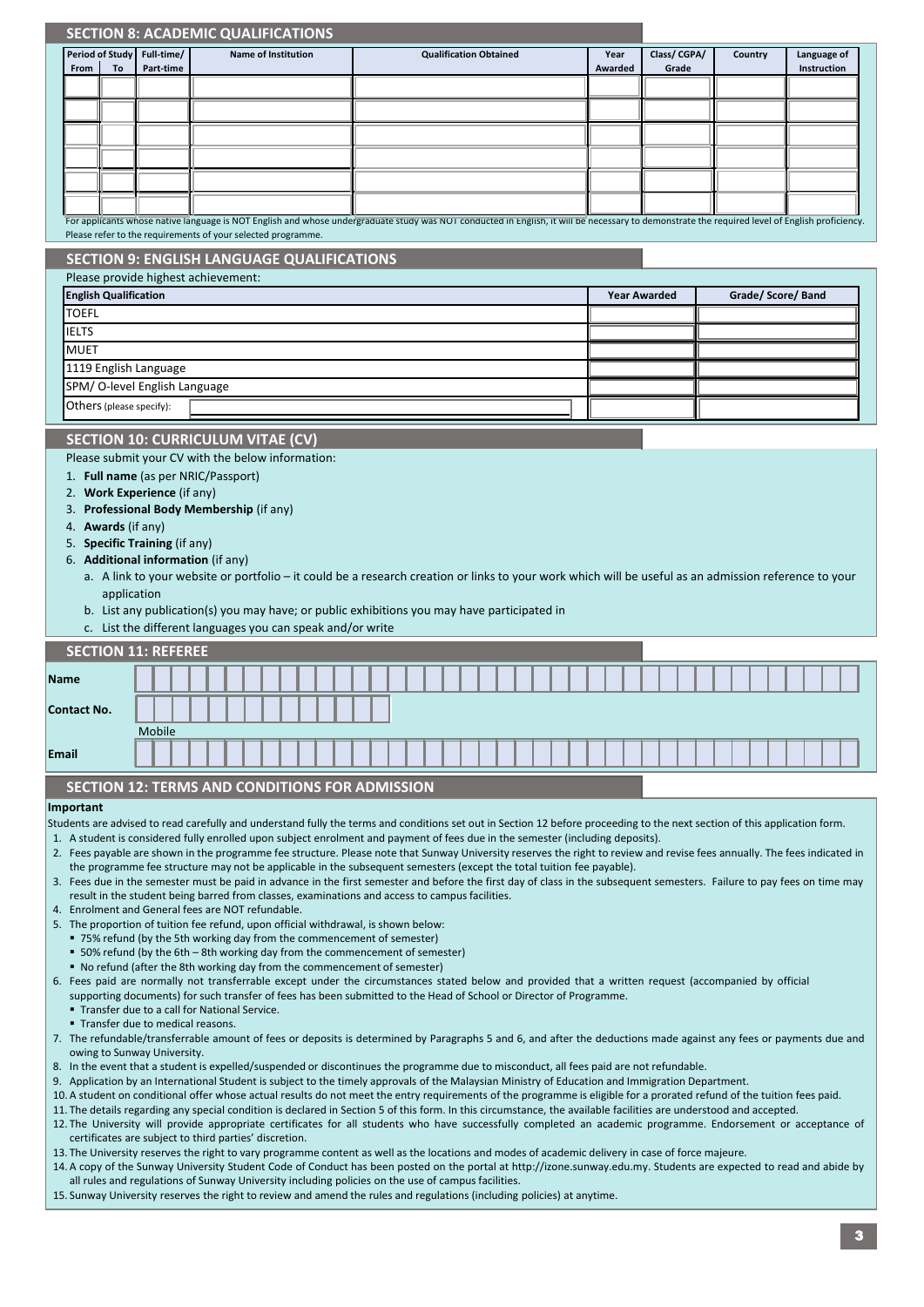Appointed representative's stamp

Applicant's personal email address:

## **SECTION 13: ACKNOWLEDGEMENT, AGREEMENT AND CONSENT**

## **Applicant**

- 1. I have read and fully understand all the terms and conditions governing admission before submitting this application.
- 2. I hereby declare that all information provided by me in this form, including those information given in all other documents submitted with this form, is complete and accurate. I also accept that Sunway University reserves the right to vary or reverse any decision regarding admission and enrolment made on the basis of non-attainment of minimum entry requirements, incomplete or inaccurate information.
- $3.1$ have read the Personal Data Protection Notice (http:sunway.edu.my/pdpa/notice\_english (English version) or http://sunway.edu.my/pdpa/notice\_BM (Malay version)) ("Notice") and consent to Sunway University processing my personal data in accordance with the Notice.
- 4. I also hereby warrant that I have obtained all necessary consent from the third parties where I have provided their personal data as part of my application (such as information relating to my parents) and I have extended a copy of the Notice to the third parties.
- 5. I consent to educational institution at which I have previously been a student and/or my current or any past employer, providing Sunway University with information which they hold about me for the purpose of Sunway University verifying my grades and/or qualifications and/or experience.
- 6. If tuition fees are paid by an organisation ("Sponsor"), I authorise Sunway University to release fee and academic progress information to my Sponsor. I also consent to Sunway University releasing fee and academic progress information to my parent or guardian.

|    | Signature of Applicant<br><b>Date</b><br>(dd-mm-yyyy)<br>Name<br>(as in NRIC/Passport)<br>NRIC/Passport No.                                                                                                                                                                                                                                                                                                             |    |                                                                                                                                                                                                                            |  |
|----|-------------------------------------------------------------------------------------------------------------------------------------------------------------------------------------------------------------------------------------------------------------------------------------------------------------------------------------------------------------------------------------------------------------------------|----|----------------------------------------------------------------------------------------------------------------------------------------------------------------------------------------------------------------------------|--|
|    |                                                                                                                                                                                                                                                                                                                                                                                                                         |    |                                                                                                                                                                                                                            |  |
| 1. | Recommendation by Associate Dean (Research & Postgraduate Studies)<br>Full Offer<br>Unsuccesful/ Not recommended for admission<br>Conditional Offer (with the following conditions)<br>To submit actual results that meet programme entry requirements<br>To produce original academic documents for verification<br>Other conditions (please specify below)<br>Signature<br><b>Name</b><br><b>Date</b><br>(dd-mm-yyyy) |    | FOR OFFICE USE ONLY<br><b>Academic Documents Attached</b><br>Certified true copies of academic qualifications/results:<br>Pre-University Studies<br>Master<br>Degree<br>Certificate<br>Diploma<br>Others (please specify): |  |
|    | 2. Approval by Provost<br><b>Conditions Fulfilled</b><br>Offer Withdrawn<br>Signature<br><b>Name</b><br>Date<br>(dd-mm-yyyy)                                                                                                                                                                                                                                                                                            | 3. | <b>Review of Conditional Offer by Registry</b><br><b>Conditions Fulfilled</b><br>Offer Withdrawn<br>Signature<br><b>Name</b><br>Date<br>(dd-mm-yyyy)                                                                       |  |